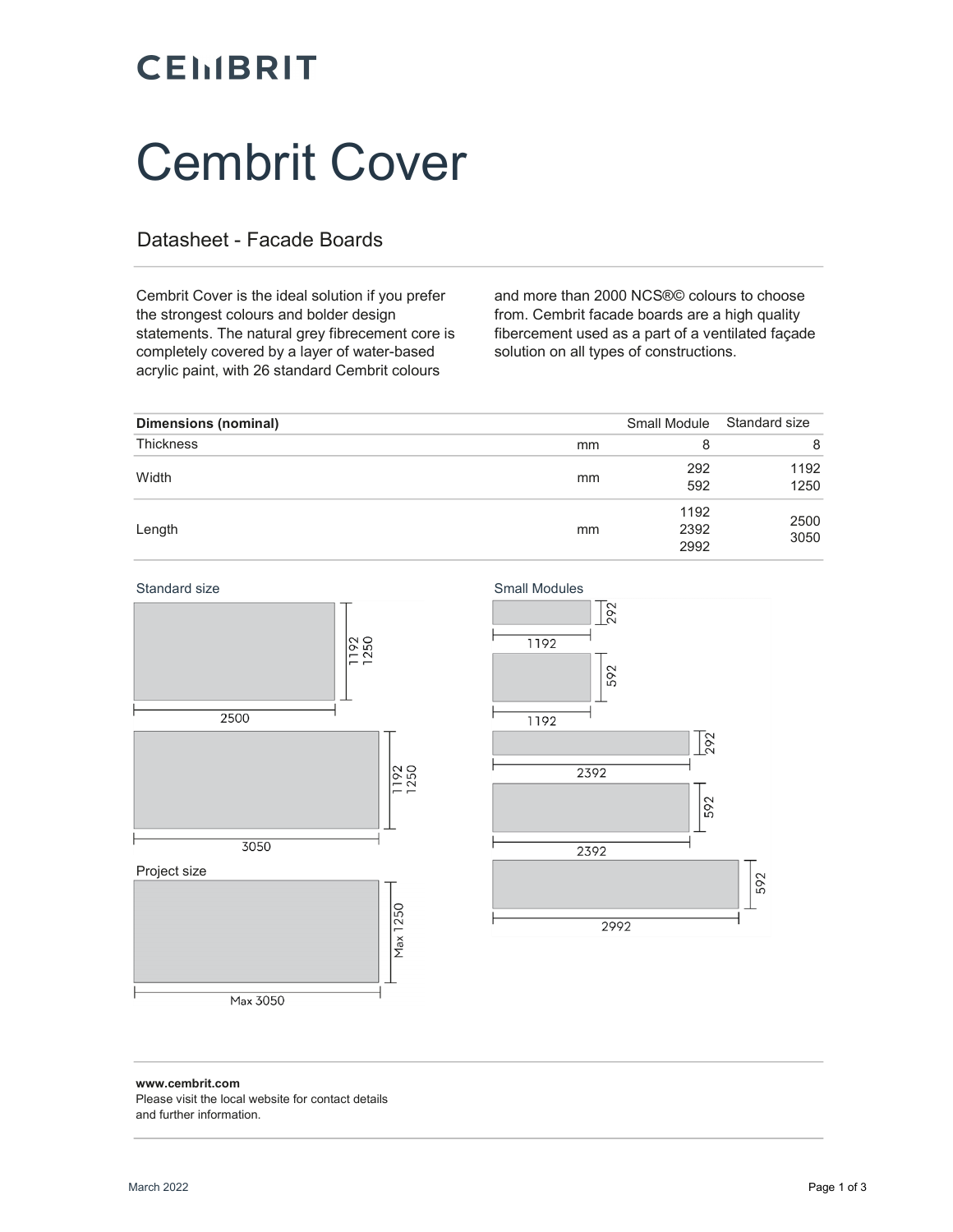#### **CEMBRIT**

#### Cembrit Cover

| Dimension tolerance (EN 12467, Level I)                    |                   |             |
|------------------------------------------------------------|-------------------|-------------|
| Thickness (up to 20 mm)                                    | mm                | ± 0.8       |
| Width (a $\leq$ 1000 mm)                                   | mm                | ± 3.0       |
| Width/Length (1000 mm < $a \le 1600$ mm)                   | mm                | ± 0.3% a    |
| Length $(1600$ mm $\leq a)$                                | mm                | ± 5.0       |
| * a is the nominal width or length                         |                   |             |
| Physical properties                                        |                   |             |
| Density, dry minimum (EN 12467)                            | kg/m <sup>3</sup> | $\geq 1650$ |
| Density, dry average (EN 12467)                            | kg/m <sup>3</sup> | 1804        |
| Weight (incl. 10% moisture)*                               | kg/m <sup>2</sup> | 15.8        |
| * nominal value may vary depending on the conditions       |                   |             |
| Mechanical properties (EN 12467)                           |                   |             |
| <b>Flexural modulus</b>                                    |                   |             |
| E-module along grain, ambient                              | GPa               | 15          |
| E-module across grain, ambient                             | GPa               | 17          |
| E-module along grain, wet                                  | GPa               | 13          |
| E-module across grain, wet                                 | GPa               | 15          |
| Bending strength (EN 12467)                                |                   |             |
| Along grain, ambient                                       | <b>MPa</b>        | 21          |
| Across grain, ambient                                      | <b>MPa</b>        | 39          |
| Along grain, wet                                           | MPa               | 18          |
| Across grain, wet                                          | MPa               | 24          |
| Thermal properties                                         |                   |             |
| Thermal conductivity ( ISO 8301, EN 12667), $\lambda_{10}$ | W/mK              | 0.37        |
| Coefficient of thermal expansion                           | mm/m °C           | 0,1         |
| Frost resistance (average along/across)                    | Rι                | $\geq 0.75$ |
| Frost resistance (max. cycles RL > 0,75 EN 12467)          | Cycles            | >100        |
| Hygrothermal properties                                    |                   |             |
| Moisture movement (30/90 % RH, EN 12467)                   | $\%$              | 0.08        |
| Color Resistance to UV                                     |                   |             |
| $\Delta$ E after 5000 hours EN 16474-1                     |                   | $0.6 - 2.4$ |

www.cembrit.com Please visit the local website for contact details and further information.